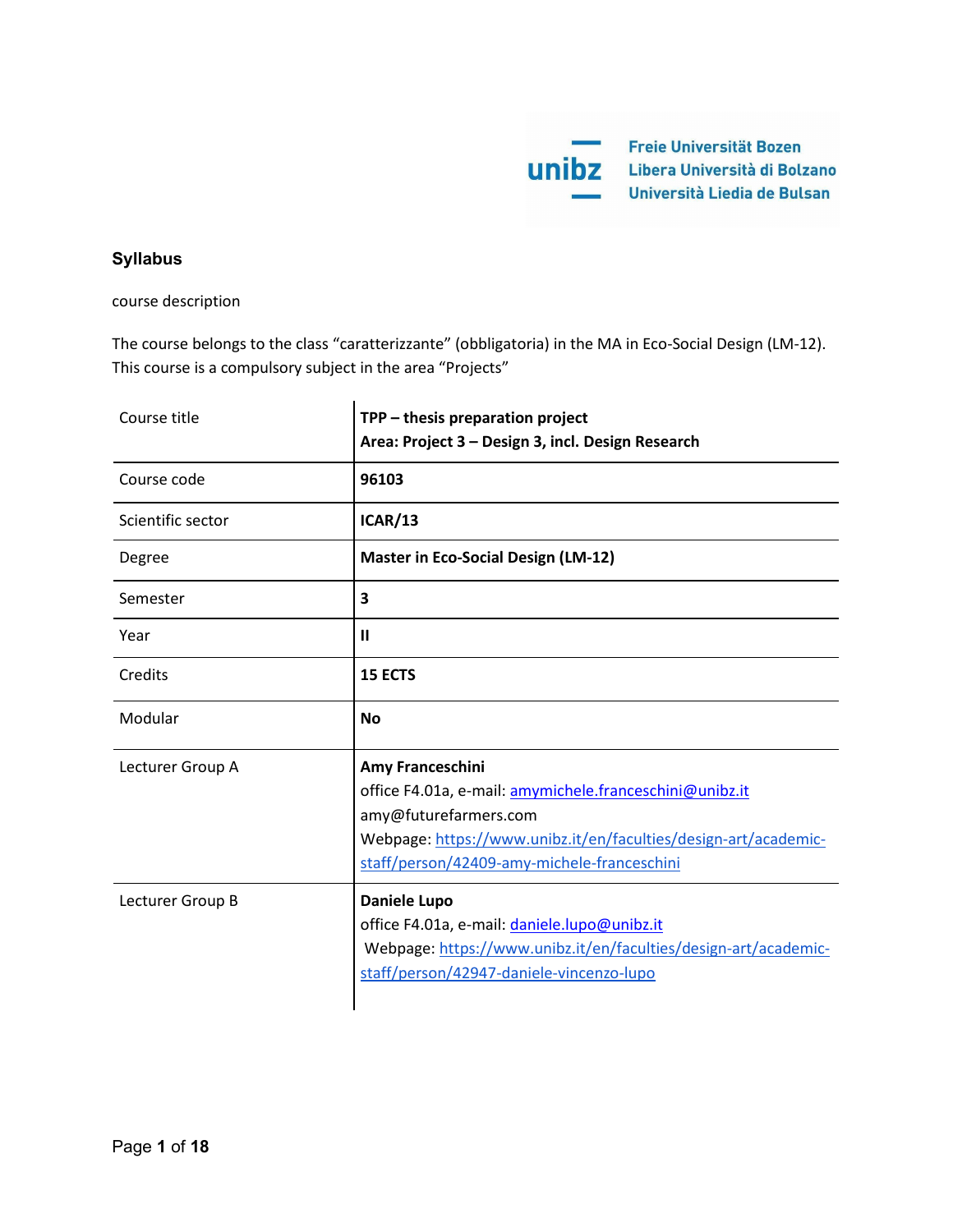| Design Research A and B                                                        | <b>Alastair Fuad-Luke</b><br>office F4.05, e-mail alastair.luke@unibz.it<br>tel. +39 0471 015322, Webpage:<br>https://next.unibz.it/en/faculties/design-art/academic-<br>staff/person/36853-alastair-gordon-rodney-luke |
|--------------------------------------------------------------------------------|-------------------------------------------------------------------------------------------------------------------------------------------------------------------------------------------------------------------------|
| Scientific sector of the lecturer                                              | Prof. Fuad-Luke: ICAR/13                                                                                                                                                                                                |
| <b>Teaching language</b>                                                       | <b>English</b>                                                                                                                                                                                                          |
| <b>Total lecturing hours</b>                                                   | 120 = 60 Design Project 3 + 60 Design Research                                                                                                                                                                          |
| Total hours of self-study and/or<br>other individual educational<br>activities | $ca. 350 = 210$ Design Project $3 + 140$ Design Research                                                                                                                                                                |
| Attendance                                                                     | <b>Highly recommended</b>                                                                                                                                                                                               |
| Prerequisites                                                                  |                                                                                                                                                                                                                         |
| Course page                                                                    | http://pro2.unibz.it/projects/blogs/essen/                                                                                                                                                                              |

# **Course description**

The main objectives of Project 3, which is dedicated to the preparation of the final thesis project, are to support the students find relevant and appropriate topics, to help them navigate and plan the research and development of their projects and to enter an active, productive and self-responsible working process. Students will be encouraged and supported on developing new competences, investigating new practices and establishing a culture of experimentation and exchange. This includes finding and developing forms of discourse, action and learning that foster students to facilitate ambitious projects and an interesting and reasonable proposition for their final thesis project.

# **Project description group A (Prof. Lupo):**

Students will be accompanied individually and in small groups during the work to find the topic for their Master final thesis work. Throughout the semester, research work is accompanied by meetings with experts, possible stakeholders, by proposing in-depth studies, experiments, field work, exercises and various practical formats aimed at opening up spaces for reflection on methods and approaches to one's own theme and in general to eco-social design. The range of possible and relevant activities will respond to necessities and urgencies that the research process will reveal. They will encourage to apply and implement the methods and thematic research on practical, prototypical model experimentation. The whole process should be accompanied by the elaboration of tangible models corresponding to the respective purpose. The results of this process may turn out in different formats such as videos, photos, interviews, sketches, mappings, drawings, prototypes, events or written conclusions and should be documented and evaluated in an appropriate form.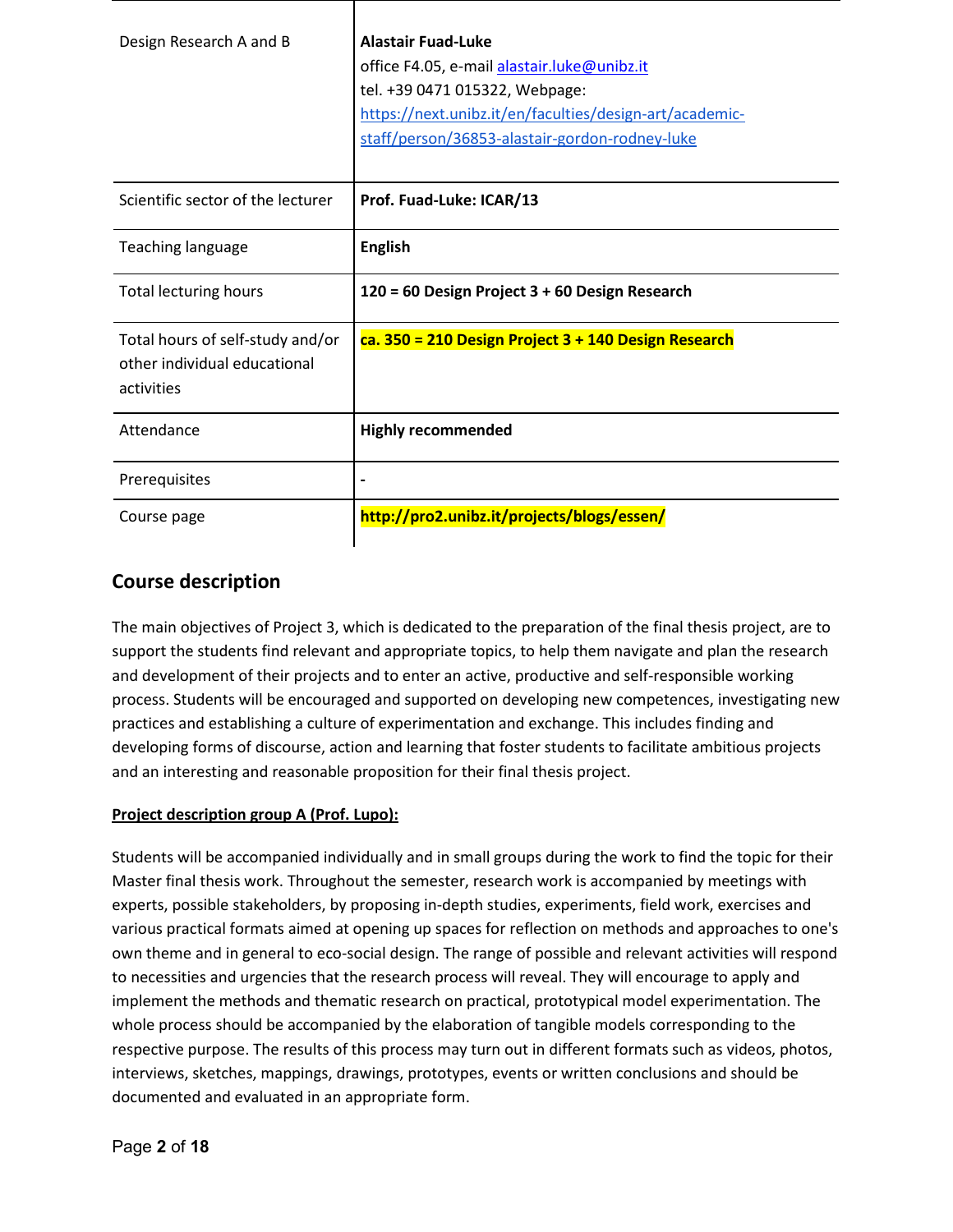# **Project description group B (Prof. Franceschini):**

Students will develop specific methodologies of research, using participative tools to install new dynamics of change. They will identify the situation from which their projects emerge; temporal, spatial, political, environmental and imagine unconventional collaborative partnerships and formats of exchange. A focus will be placed on methods of experimental ethnography, collective actions and handson formats; performance, workshops, listening, mapping, walking…

Within student design projects we will initiate processes of self-organisation that create convivial, social spaces that can grow beyond the instigation by the designer.

Rapid prototyping, models, drawing participatory presentations will be used to articulate ideas into material form.

# **Design Research (Prof: Fuad-Luke):**

Students are introduced to an expanding design research landscape, with special reference to eco-social design, by exploring contemporary and emergent design theory, action and practices, especially 'generative design praxis'. Early teaching sessions in the first phase, INITIATION and EXPLORATION, are aimed at helping students to initiate *their* research project, develop skills for contextual inquiry, undertake a literature review to generate a critical state of art written report, and frame contextual insights and problems/challenges in order to generate research questions and/or a design brief. Students will deepen their understanding of:

**research actions** as design exploration or design studies, which constitutes more scientific orientated content

**design actions** as design practice or design (as/through) research, which constitutes content oriented more towards professional skills and knowledge through generating artifacts and processes/modes of material production

**social actions** – which constitute design interventions in a specific social setting(s). This includes working with stakeholders, partners and communities, and collaborative, open and shared models of eco- and social-production.

Particular emphasis will be given to the use of artifacts in these actions.

# **Students are expected to interweave these three orientations, as demanded by their choice of project, in order to develop a project phase of GENERATIVE and CONSTRUCTIVE design outputs**.

In the final phase, EVALUATION, students will critique, reflect, synthesise and re-frame their project in order to realise new knowledge, make it public and assess the project's potential for societal change. This evaluation should also help initiate a concrete proposal for the THESIS project.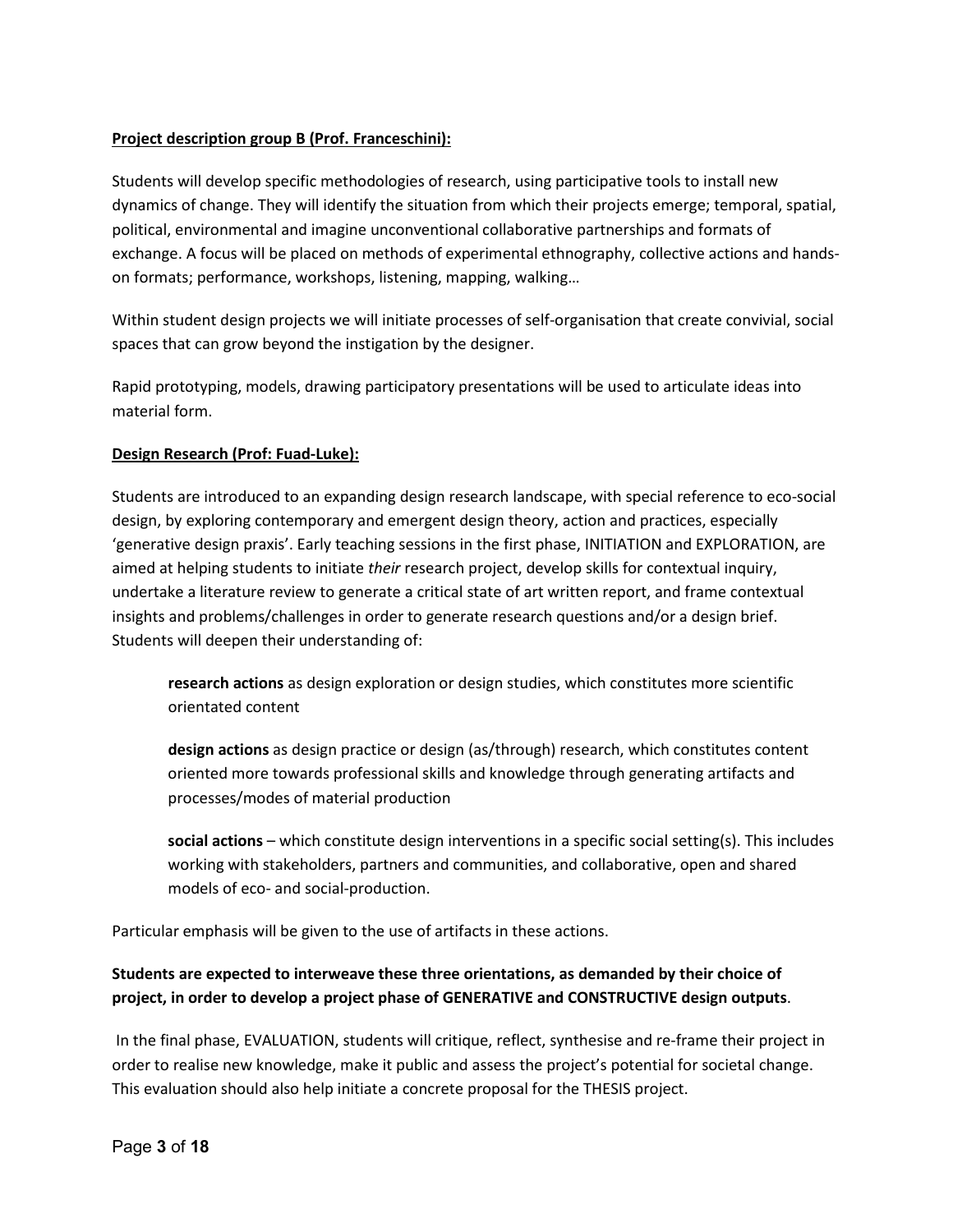# **Educational objectives**

# **Group A (Prof. Lupo)**

Students will reflect about their personal talents and attitudes in order to align objectives and projects to their personality. Going into the field, having a practical experience with the geographical, political, economic and social setting as well as its culture and history, will encourage students to learn to trust their intuitions, mistrust their first assumptions, and improve their making skills, design potential and research methodologies.

The activities on field and the workshops promote the creation of personal and project related tools for a dynamic and ever-changing social design practice. Coming in touch with local organizations and institutions, encountering people will introduce the students to map stakeholders for their projects.

Students are invited to research about their theme adapting it to the project flow and its possible changes of focus. The research is intended as an archival research as well as a field research and is going to be documented and shared with a possible public.

Students are encouraged to work in exploratory and experimental ways, developing rough mockups, models, sketches, visualizations and prototypes, for making ideas visible and tangible.

Communication skills will be improved and sharpened mapping and visualizing the process of the project in the different phases of development and creating a visual archive of their field research documentation.

# **Students will be able to:**

- Conceive and develop projects in eco-social design from problem finding to prototyping
- Research on the projects theme, including archival research and field research, collecting information and narratives, interviewing and reading
- Develop an iterative design cycle that informs each process constantly seeking answers to the questions of "what," "how," "why," "where," and "for whom."
- Analyze the context of the project, map stakeholders, approach external experts, find for synergies across all areas and collaborate with partners
- Think, communicate and act across diverse areas and disciplines. Make complex issues tangible by design, visualization and storytelling
- Plan, organize and manage the project defining objectives and deadlines
- Be aware of hidden meanings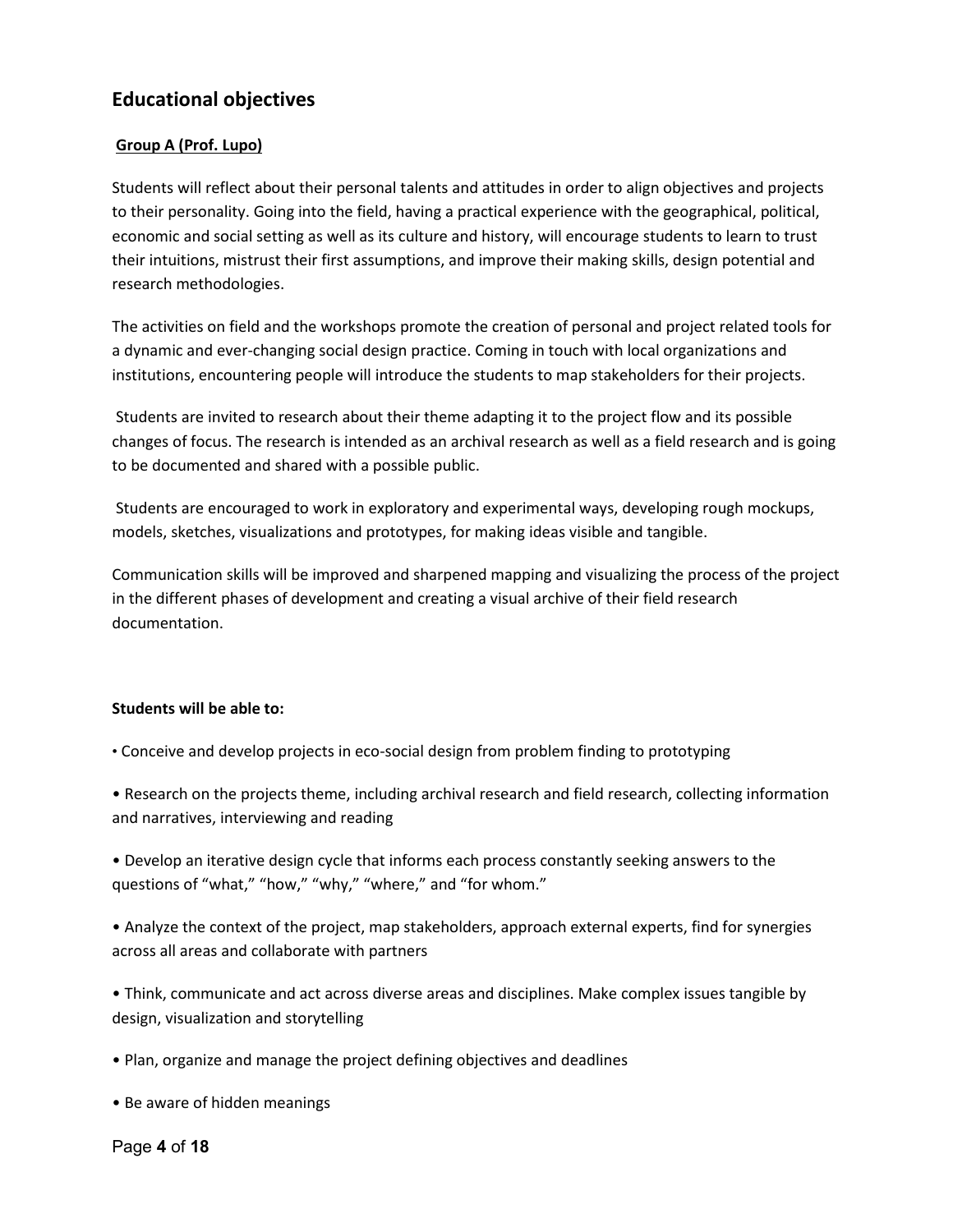• Take decisions

• Prototype, implement and test the integrated projects. Consider it in a long term period through a speculative approach. Evaluate its sustainability and possible market placement.

# **Knowledge will be acquired in the following field**:

Eco-social topics and social challenges in the areas of Product-, Event- and Exhibition Design, common and relational spaces Design, Communication strategies

# **Group B (Prof. Franceschini)**

"The raison d'être of any art project in public space is to create a contrast, unfold a conflict and even add more conflict to make it visible." – Fulya Erdemci, director of SKOR

Instead of pre-set hierarchies, a small gesture stands for a plurality of means of expression, a plurality of competing life worlds, but at the same time it emphasizes that both of these are only possible if there is enough room for something called reasonable disagreement and loving conflict. In one significant way, I want to deny the often-used excuse that claims there are no alternatives. Instead, it is and it always will be about how we can both articulate and push those alternatives forwards – and back again. - Mika Hannula, The Politics of the Small Gesture

Experimental Ethnographical approaches will be explored including the use of "relational objects" whereby non-verbal exchange can open new modes of engagement. Students will shape active situations of engagement as a means to collect data and build relations with stakeholders. These actions will be performative and include the use of material elements which are theoretically grounded and not afraid of provoking clashes, collisions and uncertainty.

Students will use archival research to locate historical precedents and framing mechanisms that situate the students project within a temporal continuum; past, present and future. Students will be able to position their projects with-in broader frameworks of the social, political and environmental.

Students will be urged to reflect on "duration" in terms of how long their project should last, how long they personally should be involved and when local stakeholders should come into a project. Students will carefully shape the relations, processes and organization of exchange and development with their stakeholders.

Various forms of communication will be explored as means to reach diverse audiences; languageless comics, sound, radio, workshops, rogue advertising, product placement…Intimacy and the small gesture are to be considered powerful tools.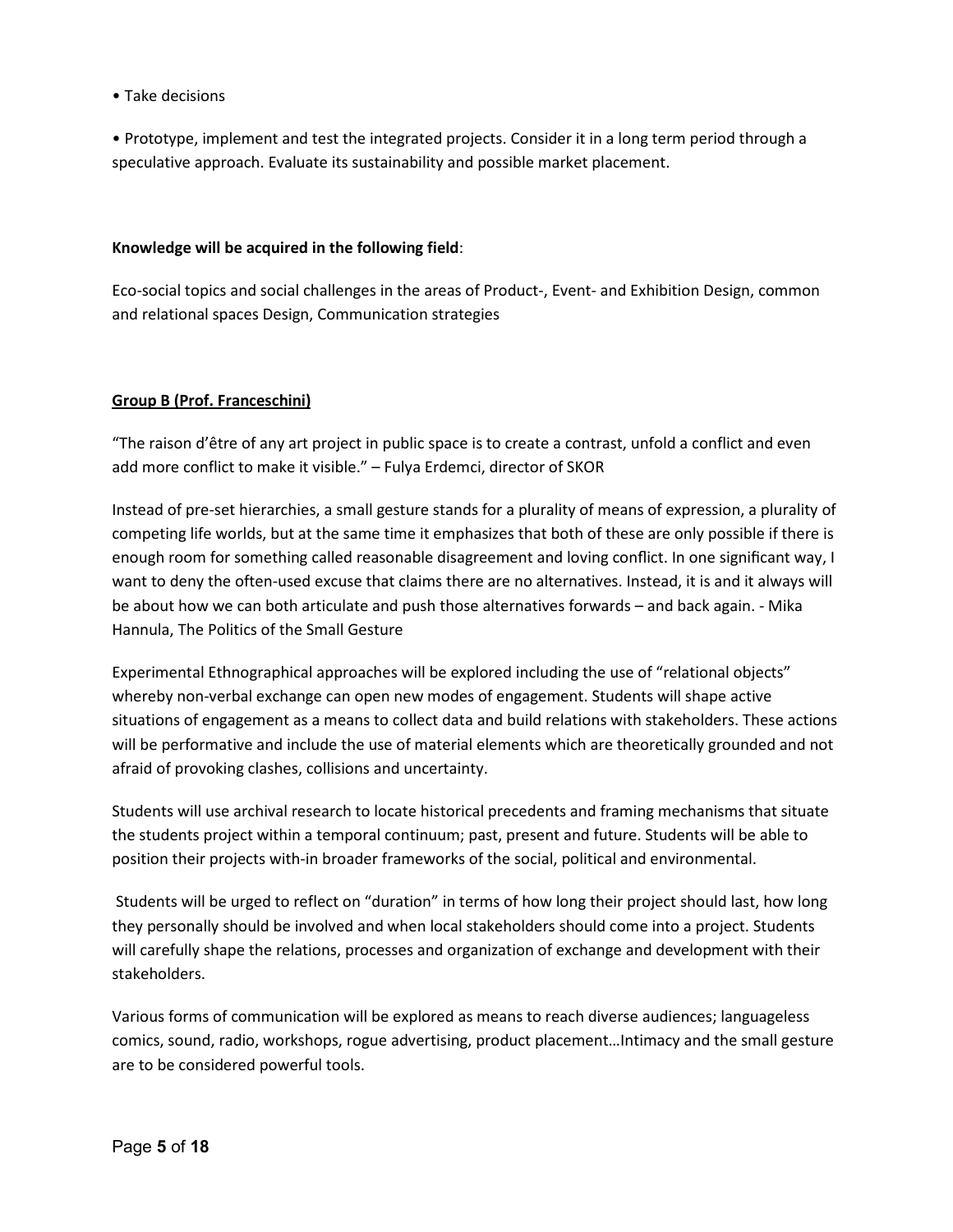### **Students will be able to:**

- Create modes of engagement with stakeholders that are thoughtful, challenging and mutually beneficial.

- Match praxis with theoretical rigour.
- Research infectiously.
- Produce appropriate forms of communication.
- Forecast scenarios related to their work; temporal, spatial, social...

#### **Knowledge will be acquired in the following field**:

Position projects within broader frameworks of the social, political and environmental.

Critical approach to innovation and production of new materials and products, i.e. lifecycle, socio-political conditions under which the products are made, where the material originates and how it is produced, environmental impact of materials.

# **Design Research (Prof. Fuad-Luke):**

#### **Students will be able to:**

• Plan, prepare, scope, set intentions, define a territory or terrain, define a focus or foci, in order to initiate a design research project.

• Undertake a detailed contextual inquiry of their chosen project area, including a literature review, contextual review including knowing people, place and other specifics, define key actors and stakeholders, map the terrain, locate their position and orientate themselves.

- Identify and frame contextual insights, map and frame the problem(s) or problematique.
- Generate research questions from the project initiation and contextual inquiry phases.
- Generate a design brief from the project initiation and contextual inquiry phases.

• Choose relevant theories, approaches, strategies and methodologies to undertake research actions. Then, devise experiments and gather data followed by subsequent analysis, synthesis and critique to understand the results.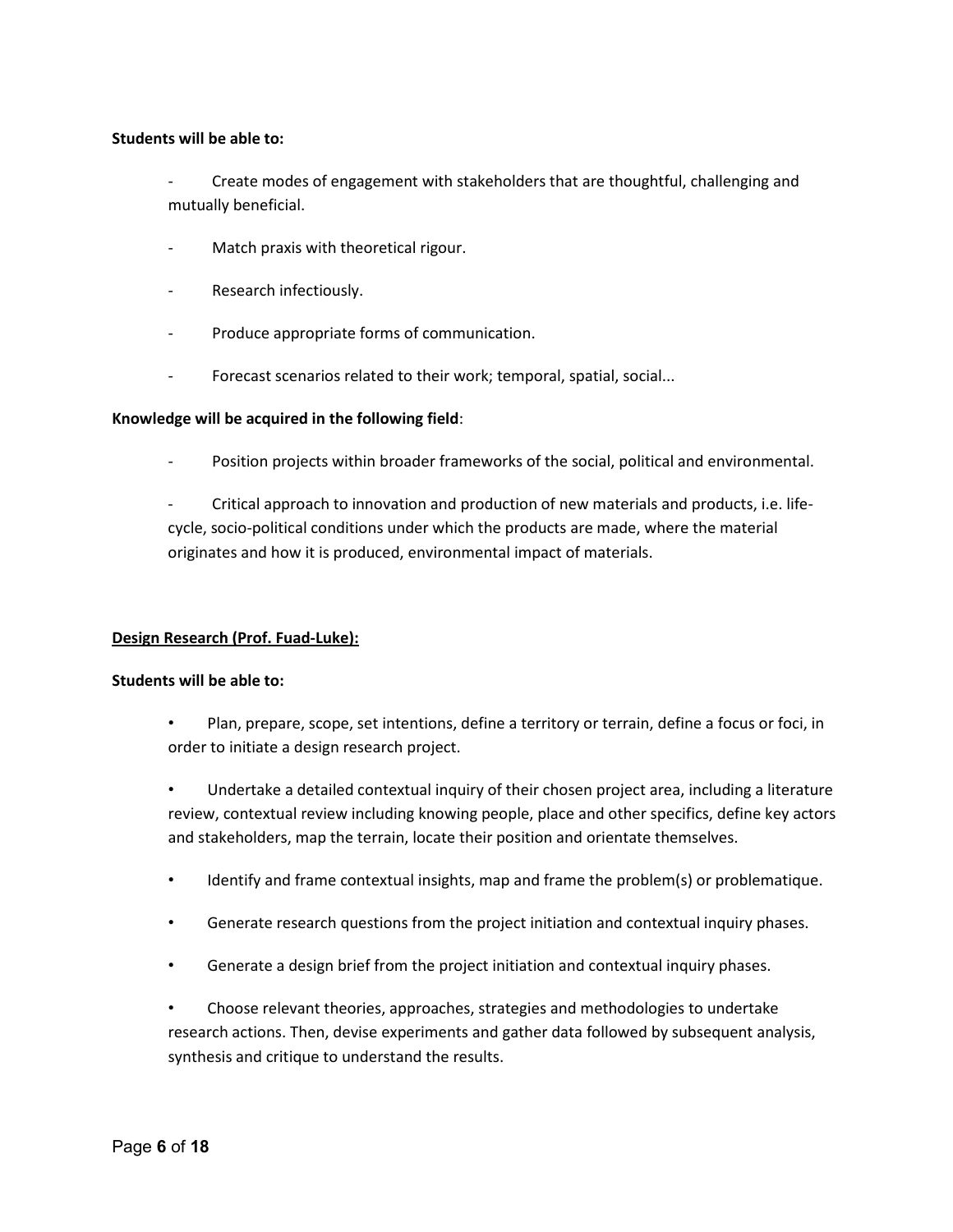• Drive processes of ideation, concept generation, prototyping, testing, iterating in order to frame potential solutions to problems identified in a design brief. Monitor and evaluate the impacts of their experimentation and prototyping in order to critique and reflect upon the outcomes.

### **Knowledge will be acquired in the following field:**

- The relationship between design theory, practice and their application to real life contexts and managed projects.
- The complementary relationships between design theory and other theories e.g. philosophy, sociology, transition theory, needs theory, sustainability theory, and how these are best integrated into contemporary Eco-Social design practice.

#### **List of topics covered**

# **Group A (Prof. Lupo):**

- Public space as relational and functional space
- Object narratives / Object biographies
- Migration: sharing knowledge, synergies and opportunities
- Product design / social design
- Field research

# **Group B (Prof. Franceschini):**

- Archival Research Historical Precedent
- Time
- Refusal ethical reasons, temporal …
- Experimental Ethnography Relational Objects, non-verbal exchange
- Communication Strategies
- Durational Approach
- Unconventional Partnerships
- Value in local stakeholders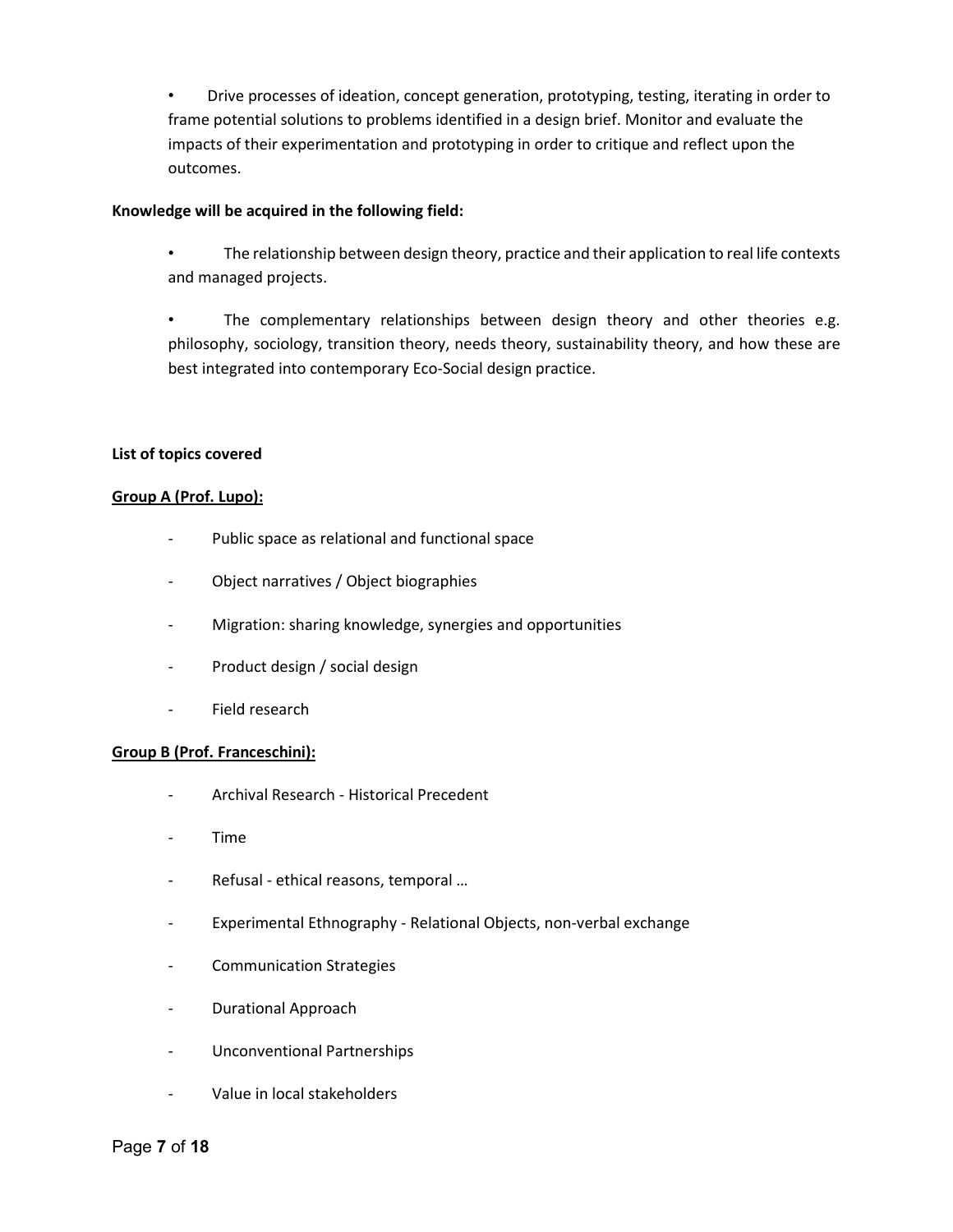# **Design Research (Prof. Fuad-Luke):**

• Design research approaches, frameworks, methods and processes

• Participatory Design/Research through Design/Action Research approaches, methods and processes, including co-design and community infrastructuring

• The roles of artifacts in the research process, for example in: Engaging people, encouraging dialogue, fostering understanding, changing perspectives or behaviour, and as precedents, propositions and solutions

• Design for Social Innovation including social design/socially responsible design/socially responsive design/socially conscious design.

• Design Activism, e.g. including Adversarial design, Altruistic/pro-bono design, Critical and speculative design, Dissonant design, Open design, Relational design, Slow design, Transition design, Transformation design and more…

- Developing reflexive social design skills as a practitioner and researcher
- Developing your ethical and responsible approach in eco-social design

# **Teaching format**

Fortnightly plenum where students and teachers meet to discuss ongoing issues, schedule etc.

# **Group A (Prof. Lupo) and Group B (Prof. Franceschini):**

All teaching formats are governed by the latest laws and regulations from the Free University of Bozen-Bolzano, the province of Alto Adige/South Tyrol and the Italian government in relation to the COVID-19 situation. Check the latest updates here, [https://www.unibz.it/en/home/covid-19/.](https://www.unibz.it/en/home/covid-19/) Please refer to the detailed programming updated weekly. The aim is to provide a blended learning environment of some face-to-face teaching with online teaching.

Project days are: Thursdays and Fridays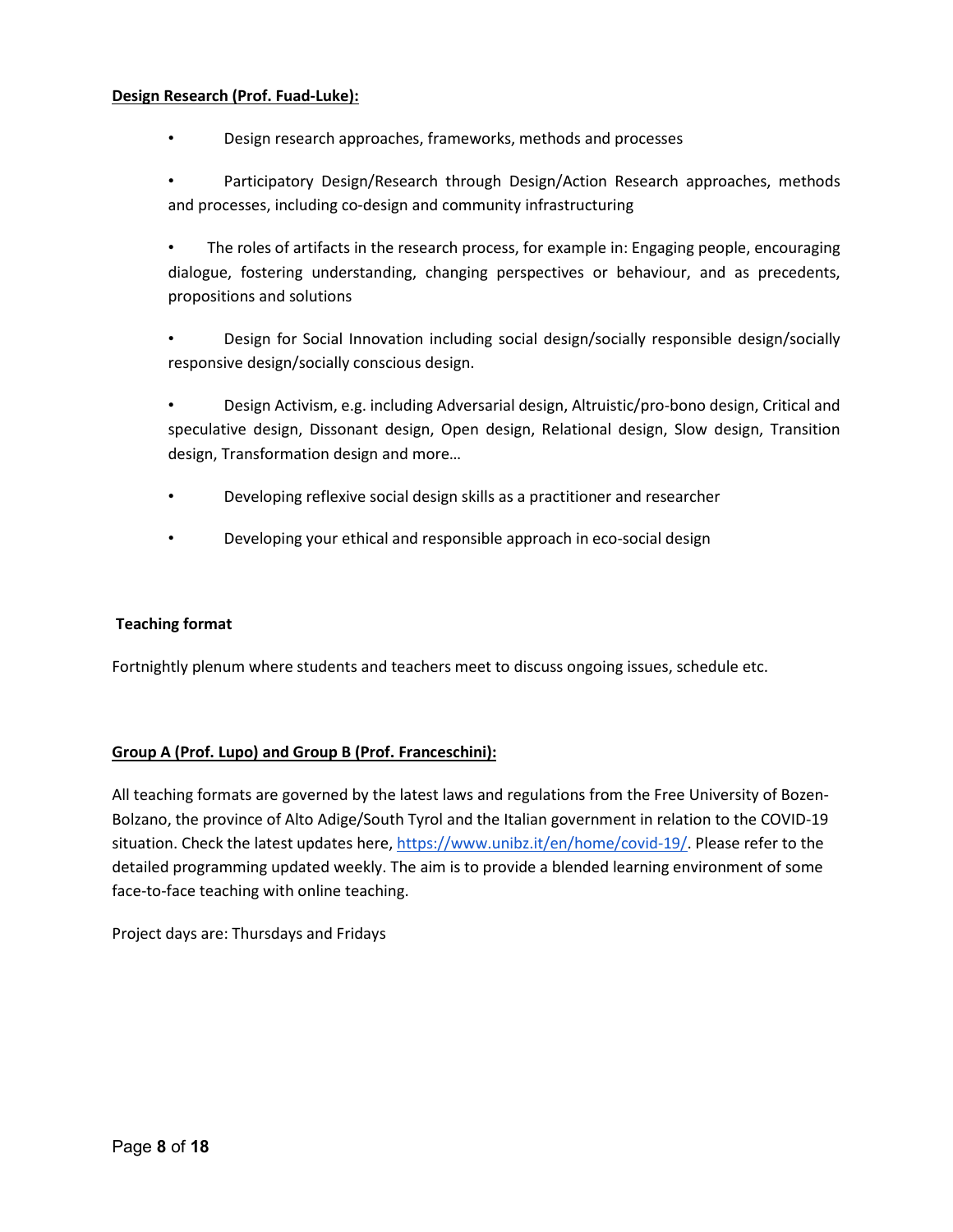# **Design Research (Prof. Fuad-Luke):**

All teaching formats are governed by the latest laws and regulations from the Free University of Bozen-Bolzano, the province of Alto Adige/South Tyrol and the Italian government in relation to the COVID-19 situation. Check the latest updates here, [https://www.unibz.it/en/home/covid-19/.](https://www.unibz.it/en/home/covid-19/) Please refer to the detailed programming updated weekly. The aim is to provide a blended learning environment of some face-to-face teaching with online teaching.

Design research is taught online on Wednesdays. See detailed schedule for the specific days.

#### **Learning outcomes**

# **Group A (Prof. Lupo) and Group B (Prof. Franceschini)**

#### *Knowledge and understanding*

- understand the potential and restrictions of given settings, the connected issues and actors / stakeholders, considering available capacities, resources, instruments and technologies
- understand the requirements of a project, including all the above mentioned

#### *Applying knowledge and understanding*

- be able to co-create original ideas for effective projects, aiming at desirable and viable Eco-Social transitions
- be able to develop effective projects in given situations (see above) with the above mentioned aims
- setup and organize a project according to its requirements
- be able to design and build mockups, functional models and/or other artifacts, which make the project tangible and testable

#### *Making judgments*

- be able to critically assess potentials and restrictions of given situations and settings (see above), and estimate strength, challenges, risks and prospects
- be able to review projects critically, to understand what is working, what could be improved (and how)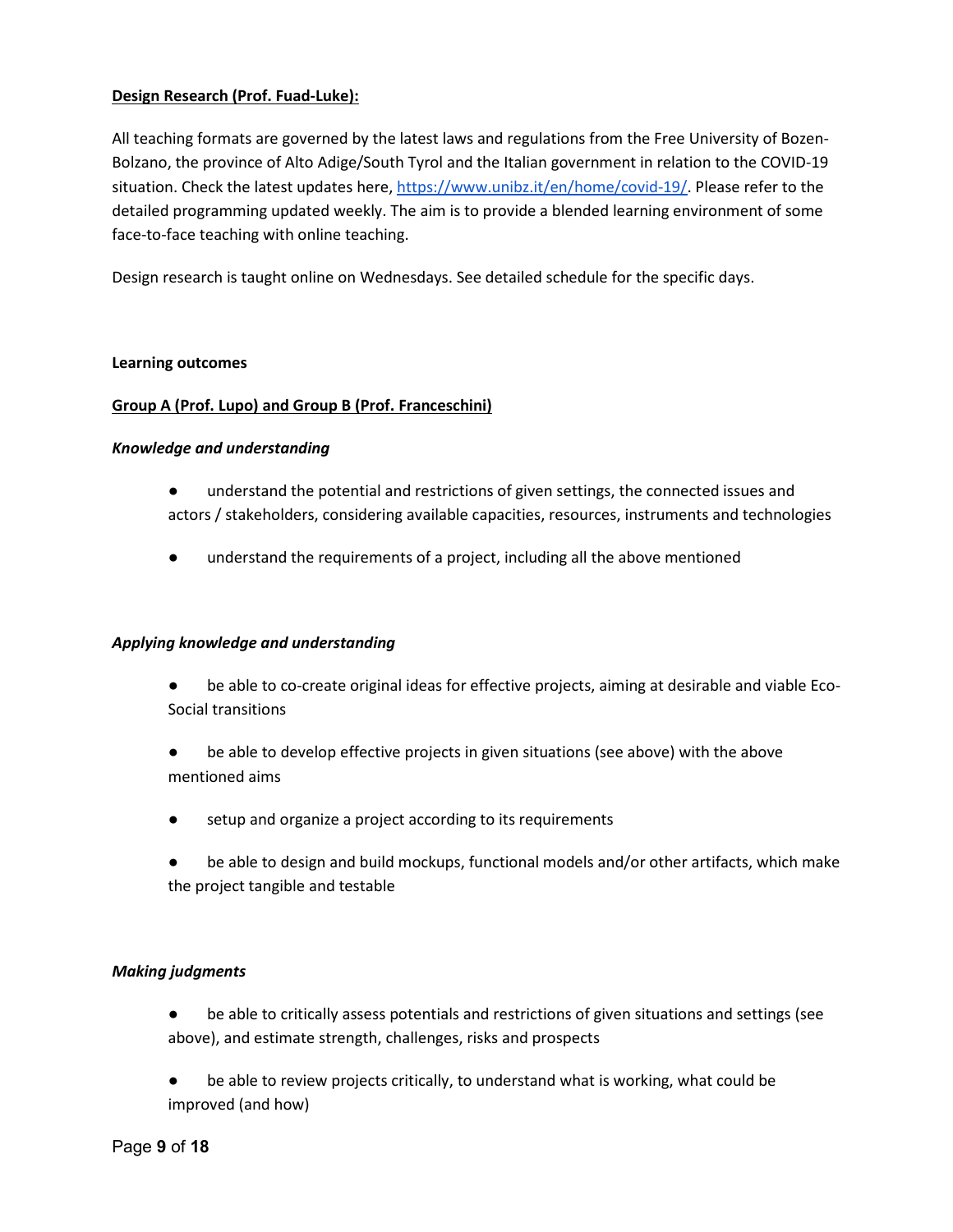#### *Communication skills*

● be able to present and discuss the own project successfully (in diverse setting, using divers media and modes)

● be able to communicate and collaborate with partners, stakeholders and potential users or audiences

# *Learning skills*

- be able to learn quickly the knowledge and skills necessary for the own project
- understand own capacities and limitations, and understand, where, when and how to involve other experts / partners, for certain competences, roles and tasks

#### *Knowledge and understanding*

● understand basic methods and tactics of media communication, of brand design and of visual communication

# **Design Research (Prof. Fuad-Luke):**

#### **Learning outcomes**

# Knowledge and understanding

● Students will be able to integrate design research into their projects by being able to choose appropriate ways of framing their research approach as a means of inquiry, a means to generate outputs and to achieve positive impacts in the contexts they chose to act.

# Applying knowledge and understanding

- Students will have demonstrated how and why they integrate design research into their projects; and how they chose the approach, methodologies, methods and tools they applied.
- Students will have demonstrated how they applied design research to generate/construct their design outputs and outcomes; and the benefits and limitations of their approach.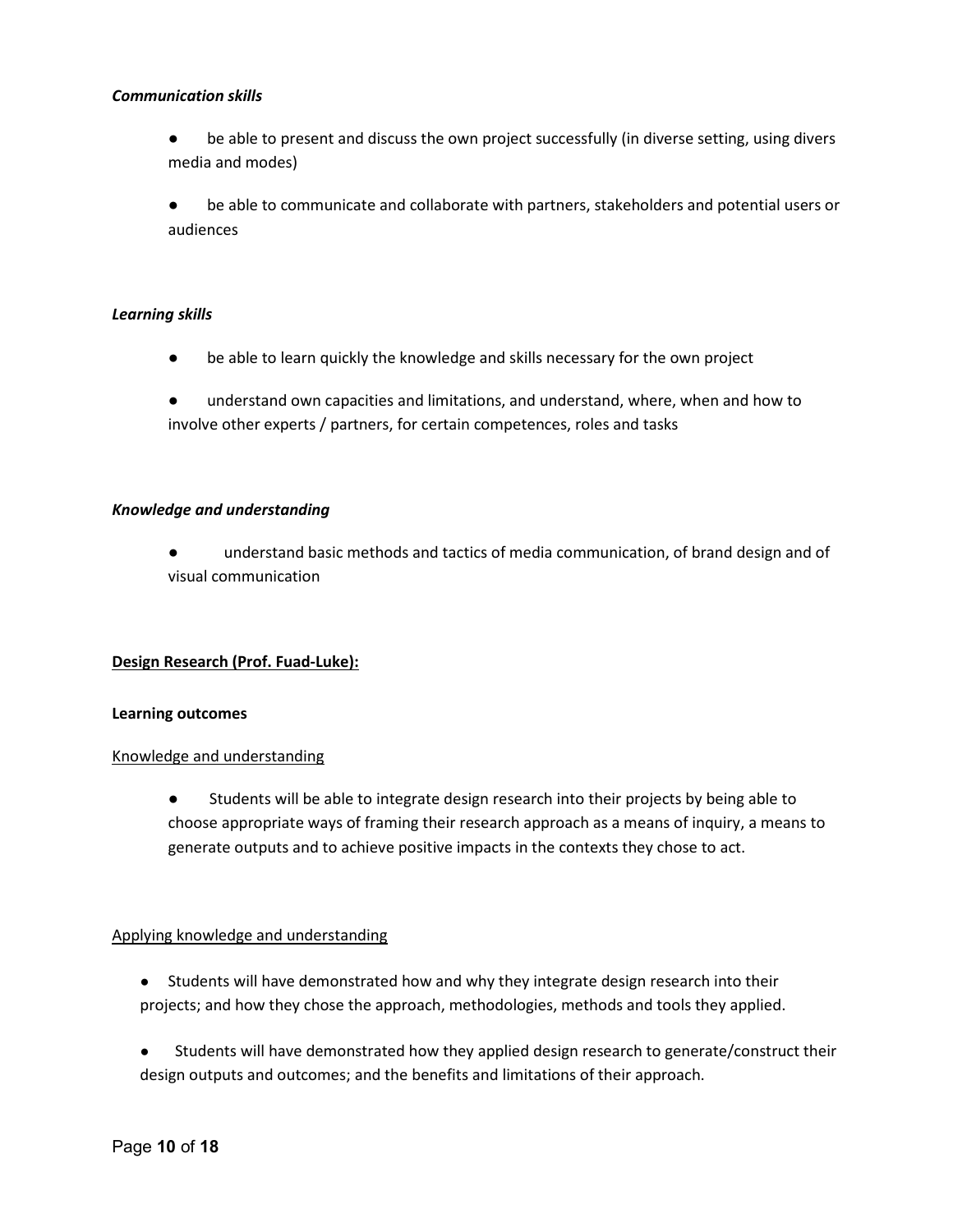#### Making judgments

● Students will have been able to assess the relevance and value of different design approaches, methodologies, methods and tools to the development and results of their projects.

● Students will be able to demonstrate how they evaluated their outputs and outcomes and reflect on how their design research approach was successful or how it could be improved.

# Communication skills

● Students will show their abilities to engage actors, collaborators and/or stakeholders through their chosen research approach and also effectively communicate where design research aided the development of their projects.

#### Learning skills

● Students will develop an ability to choose appropriate research approaches to be able to combine their research/design/social actions into an effective eco-social design project.

#### **Assessment**

# **Group A (Prof. Lupo), Group B (Prof.Franceschini) and Design Research (Prof. Fuad-Luke):**

You will be assessed on an integrated approach to **Project 3** *combined with* **Design Research** over three *obligatory* Phases. At each phase of assessment (two colloquia and the final exam), students are expected to make a 15-minute verbal presentation about their project. The presentation should be accompanied by edited documentation evidencing the student's processes, *artifact generation and construction,* and *design research.* Students should explain how these were utilized to justifying decisions about subsequent or future work.

The phases are as follows:

**Phase I Initiation and Exploration** comprises initiation of a design research project, contextual inquiry, framing contextual insights, mapping and framing problems or the problematique, and generating initial research questions and/or a design brief(s). At the first Masters Colloquium, on 12.11.2020, you will be expected to choose to be supported by Group A professor, with a focus on 3D design (Objects Spaces Services), or Group B professor, with a focus on Communications design, but support can continue from both professors.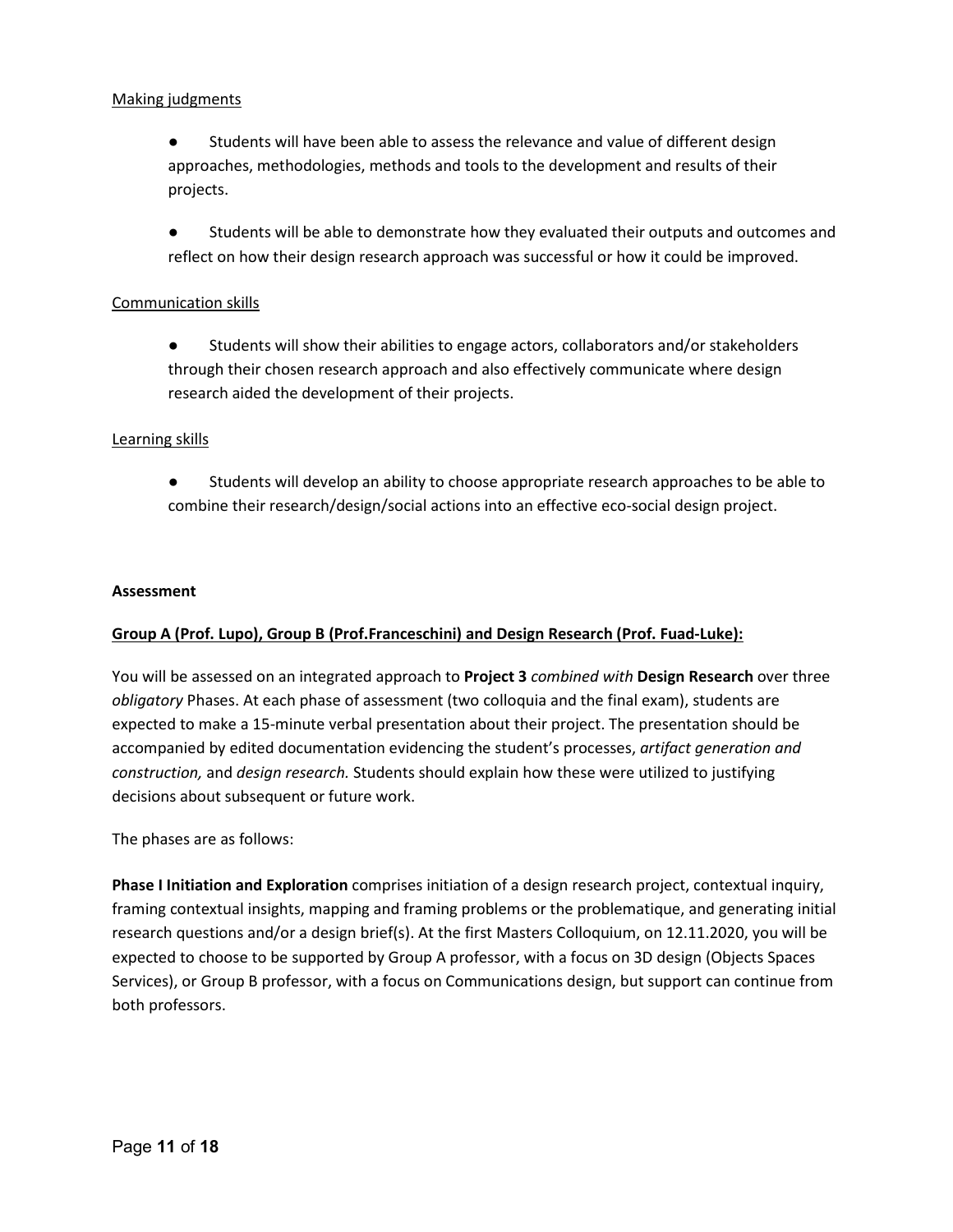**Phase II Generation and Construction** comprises three interweaving lines of research inquiry. Line one is **research actions**, generating research questions, choosing theories, approaches, strategies and methodologies, devising and setting experiments and gathering data then analyzing and synthesizing from a critical perspective. Line two is **design actions**, generating a design brief, ideating and generating concepts, prototyping, iterating, framing solutions and monitoring and measuring impacts. Line three is **social actions**, implementing your design interventions or new processes/modes of eco- and socialproduction in your chosen social setting(s).

**Phase III Evaluation** comprises reflection on the key findings, recognition of the new knowledge created, how to make that public, its potential for positive societal change and how the 'design qualities' might contribute to that potential.

Assessment of Phases II and III is at the Masters Colloquium on 18.12.2020.

**Phase IV Thesis project proposal** comprises a fully justified proposal for a Thesis project for Semester 4. This will include appropriate reference to how Phases I to III helped scope and develop the project, a well-defined issue with appropriate actors, stakeholders and audience, a well-defined problem or problematique, a visualization of how the project fits into a system view, a projection of how the project could impact to deliver positive potential for Eco-Social change, including the potential for contributing to alternative/heterodox/circular economies, and an outline project plan. Assessment of Phase VI is at the Final Exam on 18.01.2021.

**By the end of the semester, each student must deliver documentation, text summary and visuals, of the project as an integral part of the exam. Exact format to be specified two weeks before the exam.**

# **Assessment language: English**

# **Evaluation criteria and criteria for awarding marks**

# **Group A (Prof. Lupo), Group B (Prof. Franceschini) and Design Research (Prof. Fuad-Luke):**

Student presentations will be assessed under the following general criteria:

- Attitude and passion
- Classical design qualities (novelty, originality, form, function, state of the art in your chosen design sub-field or field)
- **Commitment**
- Demonstration of competences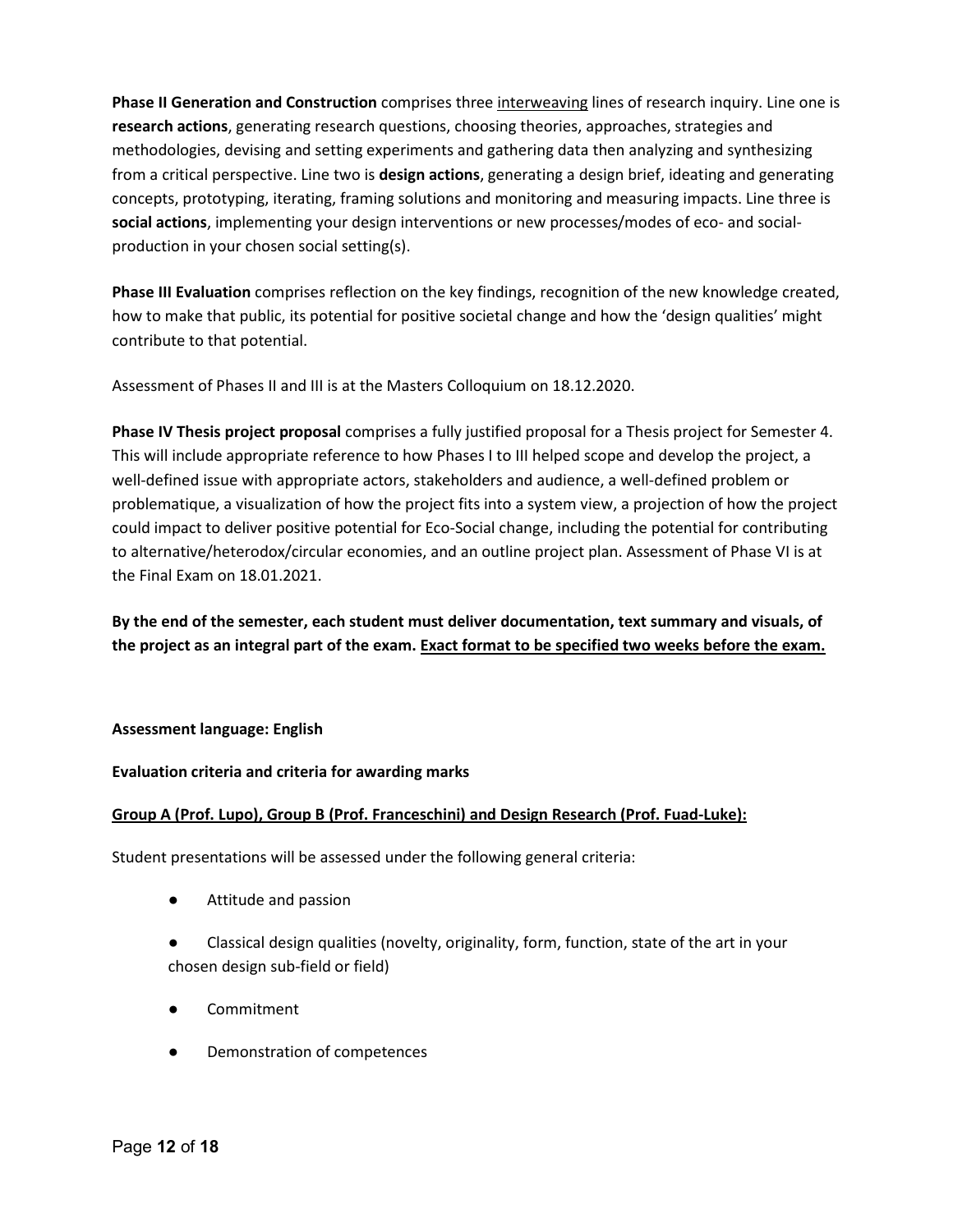Materialisation of design work (tangible, intangible, digital, analogue, aesthetic and technical qualities)

Quality of the documentation

And under the following *specific* criteria:

# 1. **Eco-Social agency**

You should show how your design processes, artifacts and communication of your project, combined with your research approach, helped generate impacts and potentials for positive eco-social change.

# 2. **Qualities the of designed artefacts**

You should demonstrate how the aesthetic and technical qualities of your designed artifacts foster the eco-social agency. Show how they build up on the state of the art in your chosen (design) disciplines. Priority will be given to the boldness and vigour of experimentation and design exploration. You should also demonstrate the rational for developing artifacts for your research/design/social actions and their effectiveness to progress your research inquiry by answering questions, generating data, engaging actors and stakeholders and prototyping solutions.

# 3. **Conceptual framing, reflection and future perspectives**

You should document: the 'state of art' and early contextual inquiry setting out the terrain of your project, your starting position and your framing of the context and its challenges. You should show your critical analysis, synthesis, reflection and evaluation of the artifacts and research process throughout your project. You should demonstrate the iterative development of your research within your project and how it generates new perceptions, present and future.

# 4. **Relations, processes and organization**

You should demonstrate how processes with the project team, collaborators, partners, stakeholders and other actors affected the generation/construction of artifacts, and how it affected the research process, project management and development.

# 5. **Storytelling**

You should demonstrate the effectiveness and potential of your artifacts and research process in communicating the project to relevant publics. Quality and effectiveness of presentation techniques and narrative are important, including how well the story attracts attention, convinces and touches audiences. You should demonstrate how your research informed the development of your project narrative and how you chose to make it public. You will also be assessed on how well you defended your proposition and your response to critics.

The examination takes place at the end of Phase IV.

Project documentation has to be delivered three days before the exam at the latest.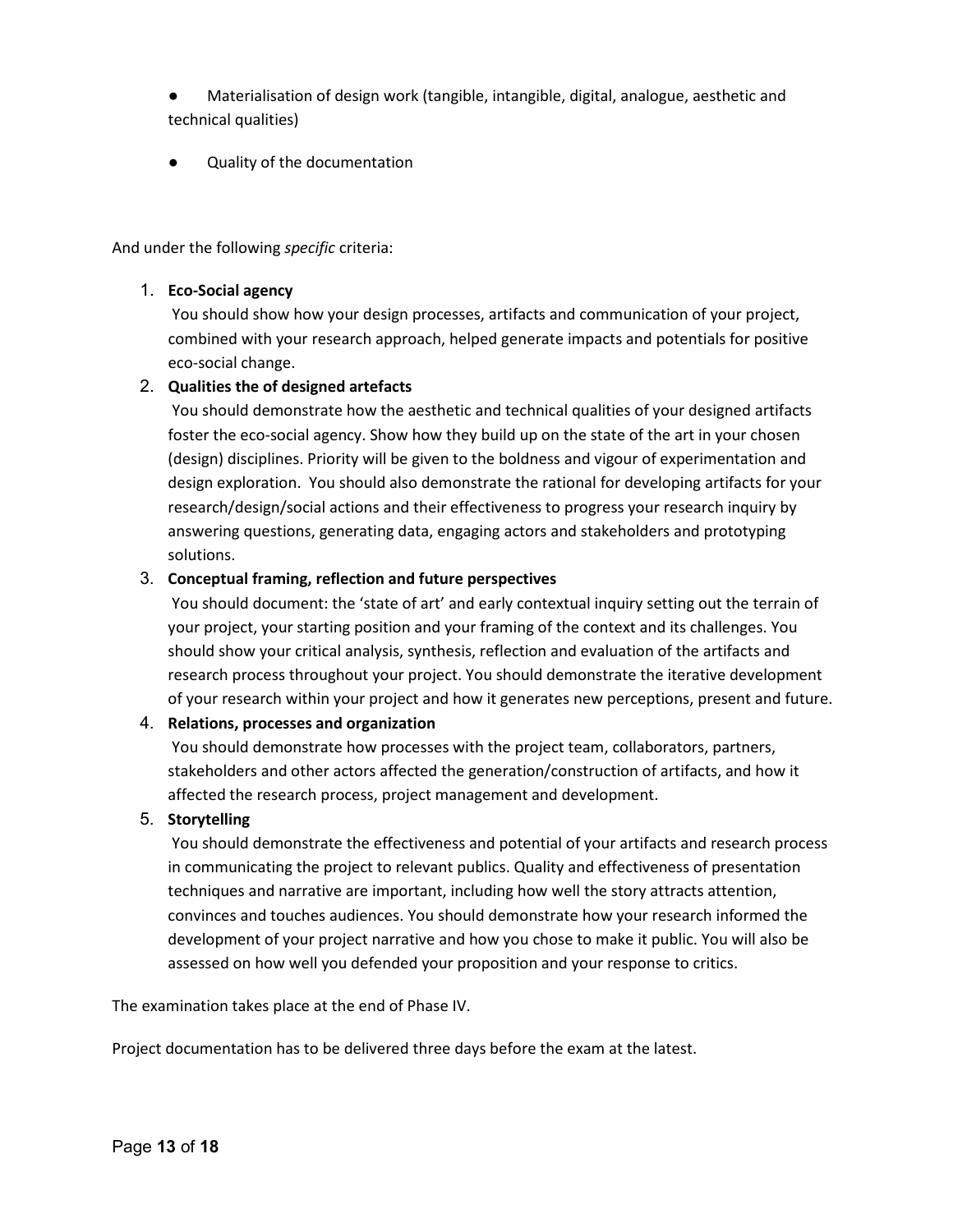The documentation should communicate the project together with design research, enriched by outcomes from all the courses students take in this semester. This essential documentation should be concise and attractive for interested audiences, such as: fellow designers and practitioners, partners and stakeholders of the project, potential collaborators, participants, users and/or consumers of the project, etc.). The format of the documentation will be defined and communicated 4 weeks before the exam.

#### **Required readings**

# **Group A (Prof. Lupo)**

Manzini, Ezio, and Rachel Coad. *Design, When Everybody Designs: An Introduction to Design for Social Innovation.* Cambridge, Massachusetts: MIT Press, 2015.

Sennett, Richard. *The Craftsman.* Yale University Press, 2009

Burtscher, Angelika; Lupo, Daniele; Mattozzi, Alvise; Volontè, Paolo. *Biografia di oggetti. Storie di cose.*  Milano: Bruno Mondadori, 2009

# **Group B (Prof. Franceschini)**

[Artist as Protagonist](http://www.commonlands.net/readers/art_as_protagonist_eng.pdf) - Compiled by : Åse Løvgren and Karolin Tampere

[The Politics of Small Gestures](https://static1.squarespace.com/static/54d6681fe4b02fde3d6e646e/t/54f84951e4b0b65fe0ba0ea6/1425557841762/mikabook.pdf) - Mika Hannula: Chances and Challenges for Contemporary Art

[The Devil and Commodity Fetishism](https://www.wkv-stuttgart.de/uploads/media/taussig_devil_commodity.pdf) - Micahel Taussig Chapter One

What We Want is Free - Generosity and Exchange in Recent Art, Edited by Ted Purves

# **Design Research (Prof. Fuad-Luke):**

The following books are focused on the approaches, strategies, tactics, tools and roles that design researchers can adopt:

Britton, Garth. 2017. *Co-design and Social Innovation: Connections, tensions and opportunities*. New York/London: Routledge.

Danela, Selloni. 2017. *Co-design for Public-Interest Services*. Springer.

Gray, Carole and Malins, Julian. 2004*. Visualising Research. A guide to the research process in art and design*. Farnham: Ashgate Publishing.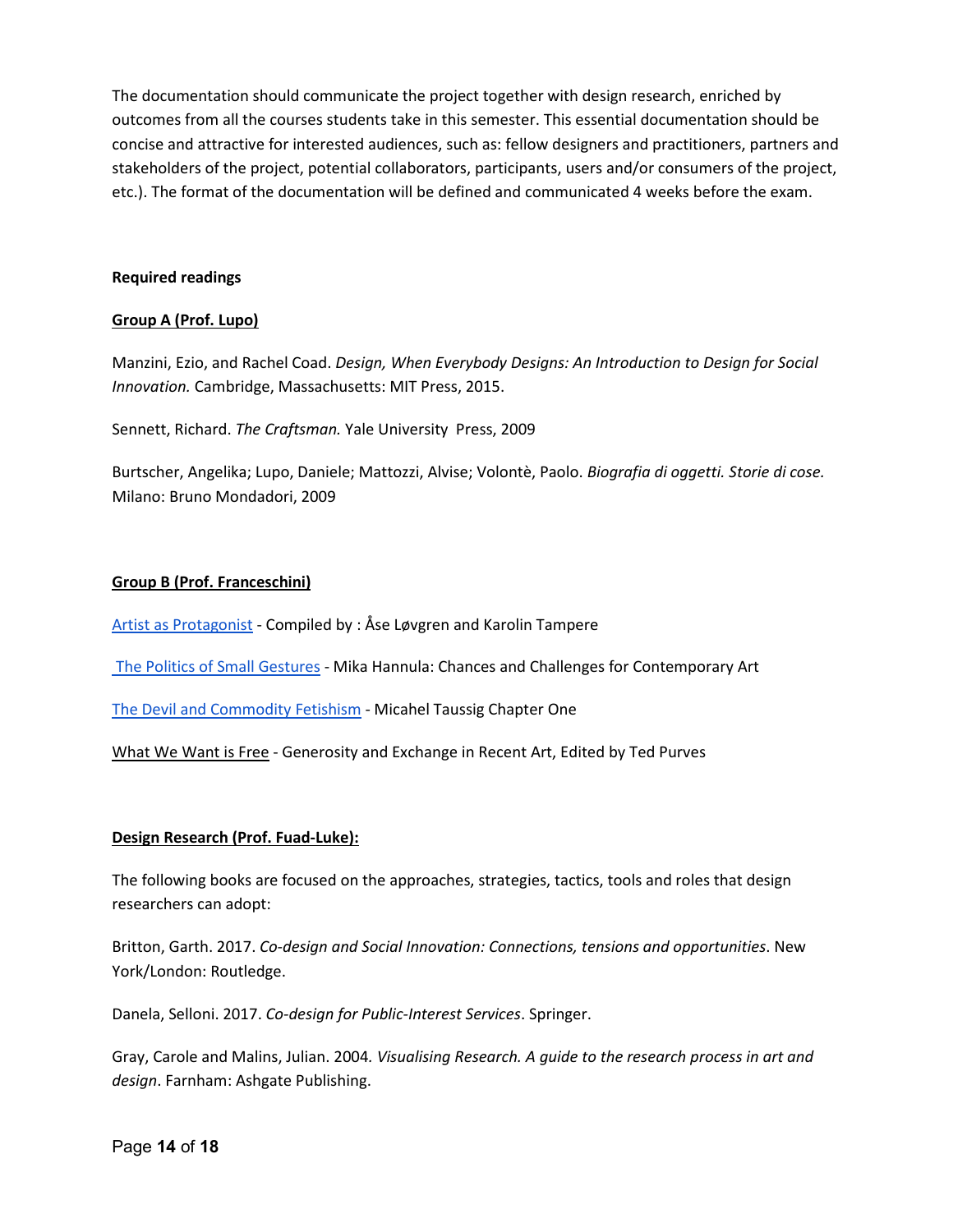Koskinen, Ilpo; Zimmerman, John; Binder, Thomas; Redström, Johan and Wensveen, Stephan. 2011. *Design Research Through Practice. From the Lab, Field, and Showroom*. Amsterdam: Morgan Kaufmann/Elsevier.

Leavy, Patricia. 2017. *Research Design: Quantitative, Qualitative, Mixed Methods, Arts-Based and Community-Based Participatory Research Approaches*. New York: Guildford Press.

Martin, Bella and Hanington, Bruce. 2012. *Universal Methods of Design*. Beverley, MA: Rockport Publishers.

Visocky O'Grady, Jenn and Ken. 2017. A Designer's Research Manual. 2nd Edition. MA: Rockport Publishers.

Yee, Joyce; Jeffries, Emma; and Kamil Michlewski. 2017. Transformations. 7 Roles to Drive Change by Design. Amsterdam: BIS Publishers.

The following international conferences demonstrate the extensive and dynamic landscape of contemporary Design Research in Europe and internationally:

Design Research Society [https://www.designresearchsociety.org](https://www.designresearchsociety.org/)

European Academy of Design [https://ead2019dundee.com](https://ead2019dundee.com/)

NORDES Nordic design research conference[s](http://nordes.org/) <http://nordes.org/>

Research Through Design (RTD) conference[s](https://www.researchthroughdesign.org/) <https://www.researchthroughdesign.org/>

# **Group A (Prof. Lupo)**

 $\overline{\phantom{a}}$  , where  $\overline{\phantom{a}}$ 

Kultursymposium Weimar

http://www.goethe.de/ges/prj/ksw\_neu/med/deindex.htm

Design for migration. A repository for design projects that deal with migration issues

http://designformigration.com/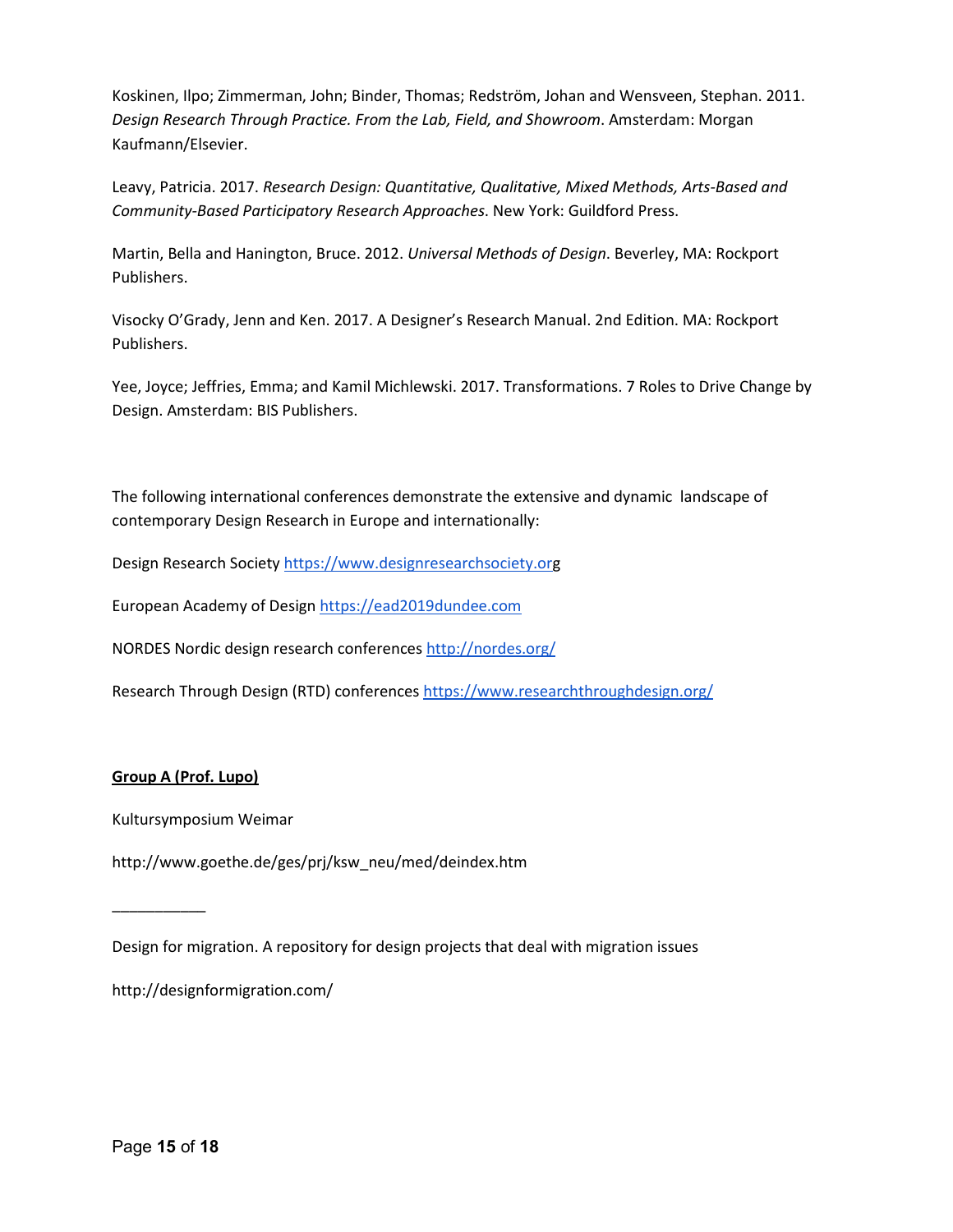CoDesgin - Safe spaces in participatory design with young forced migrants

https://www.tandfonline.com/doi/full/10.1080/15710882.2019.1654523

4Cs - From Conflict to Conviviality through Creativity and Culture

https://www.4cs-conflict-conviviality.eu/

\_\_\_\_\_\_\_\_\_

Project based platform inquiring current artistic and urbanistic strategies, methods and tools for urban development

http://urban-matters.org

Other ways of doing architecture

http://www.spatialagency.net/

Orizzontale

http://www.orizzontale.org/

Construct LAB

https://www.constructlab.net/

Mattiazzi Paco Rizzi

http://www.mattiapacorizzi.com/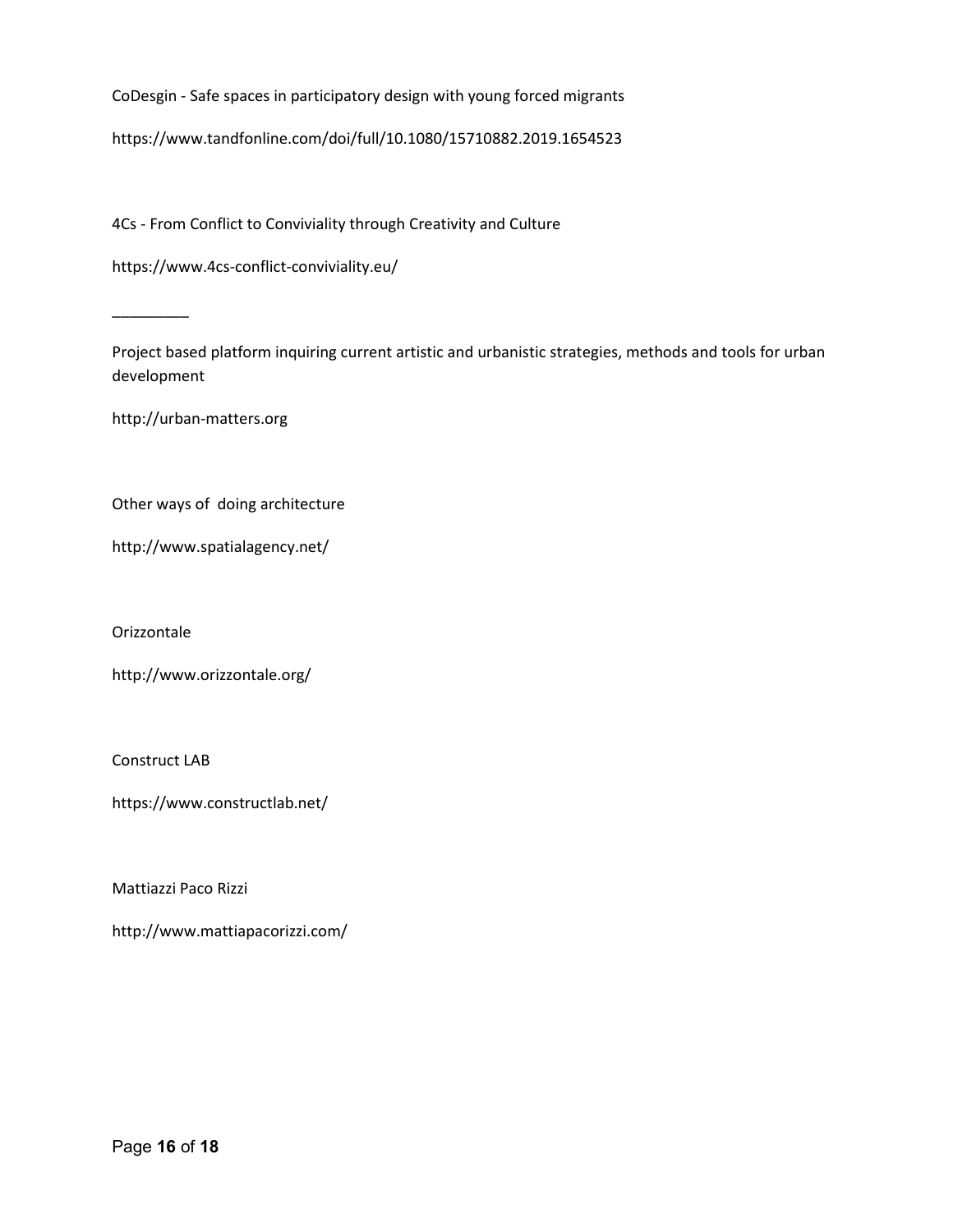Alternative school of economics

http://www.alternativeschoolofeconomics.org/lantern-lecture/

\_\_\_\_\_\_\_\_

Victor Margolin "Design & democracy in a troubled World

https://vimeo.com/51090940

Ezio Manzini "The Politics of Everyday Life: How to Implement a design-based collaborative democracy"

https://www.youtube.com/watch?v=s-KL1zSpr2E

# **Group B (Prof. Franceschini)**

My Cocaine Museum - Michael Taussig

Situation - From Whitechapel: Documents of Contemporary Art, Edited by Claire Doherty

[BUILD-YOUR-OWN-HEADLANDS-RESIDENCY KIT](http://futurefarmers.com/static/files/cooleywindsortext) Cooley Windsor

# **Design Research (Prof. Fuad-Luke):**

more on …Design research theory, Design activism, Design for Social Innovation, Design for Sustainability Design and Politics, Critical Design, Open Design, Service design, etc.

DiSalvo, Carl. (2012). *Adversarial Design*. Cambridge, MA and London, UK: The MIT Press.

Dunne, Anthony and Raby, Fiona. *Speculative Everything. Design, Fiction and Social Dreaming*. Cambridge, Massachusetts/London, England: MIT Press.

Fuad-Luke, Alastair. (2009). *Design Activism. Beautiful strangeness for a sustainable world*, London:Earthscan.